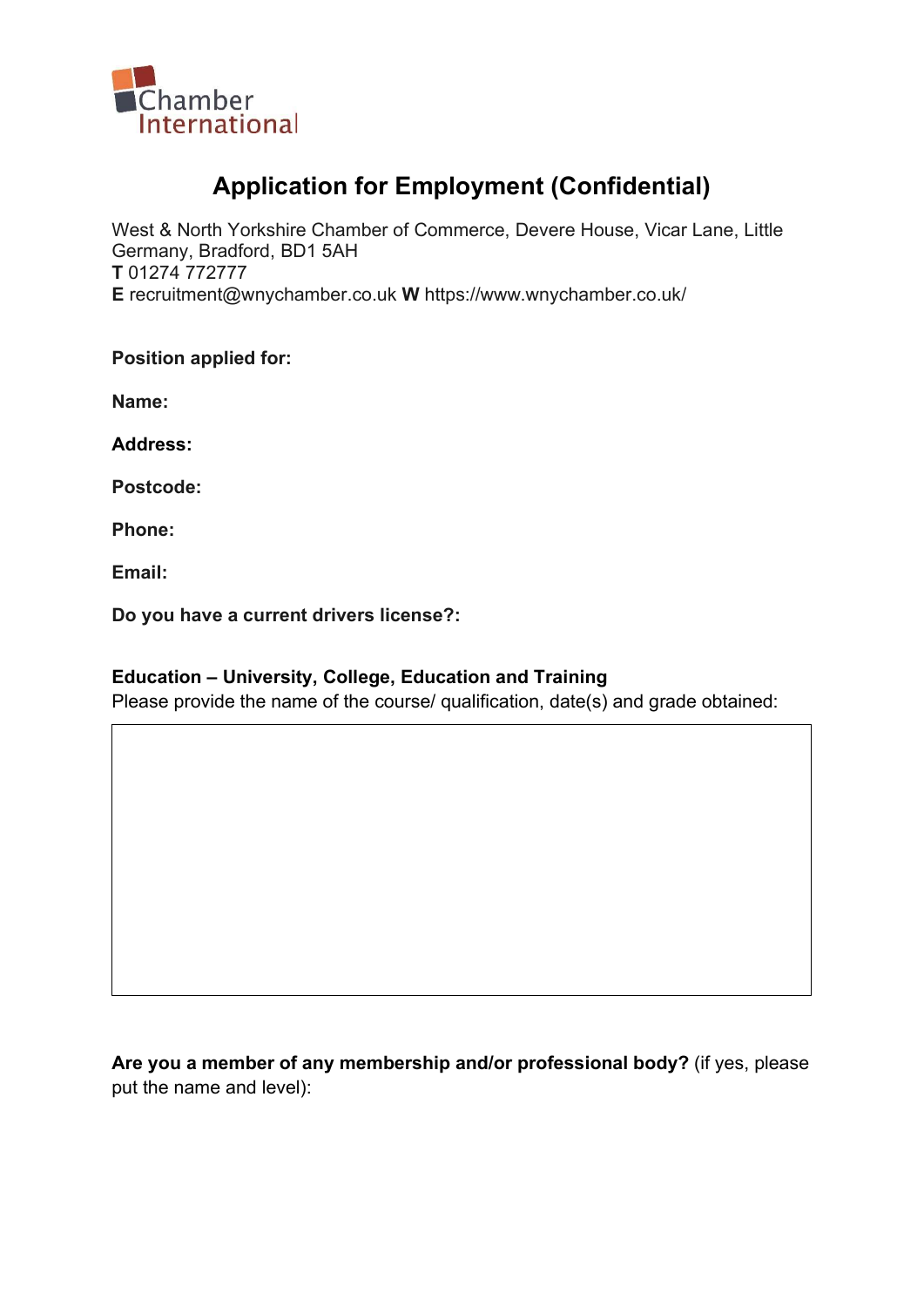## Employment history

Please list your employment history (from most to least recent). For each job include job title, dates of employment and a brief description of duties and responsibilities:

# Information in support of your application

Please give reasons why you feel you would be a suitable candidate for this job: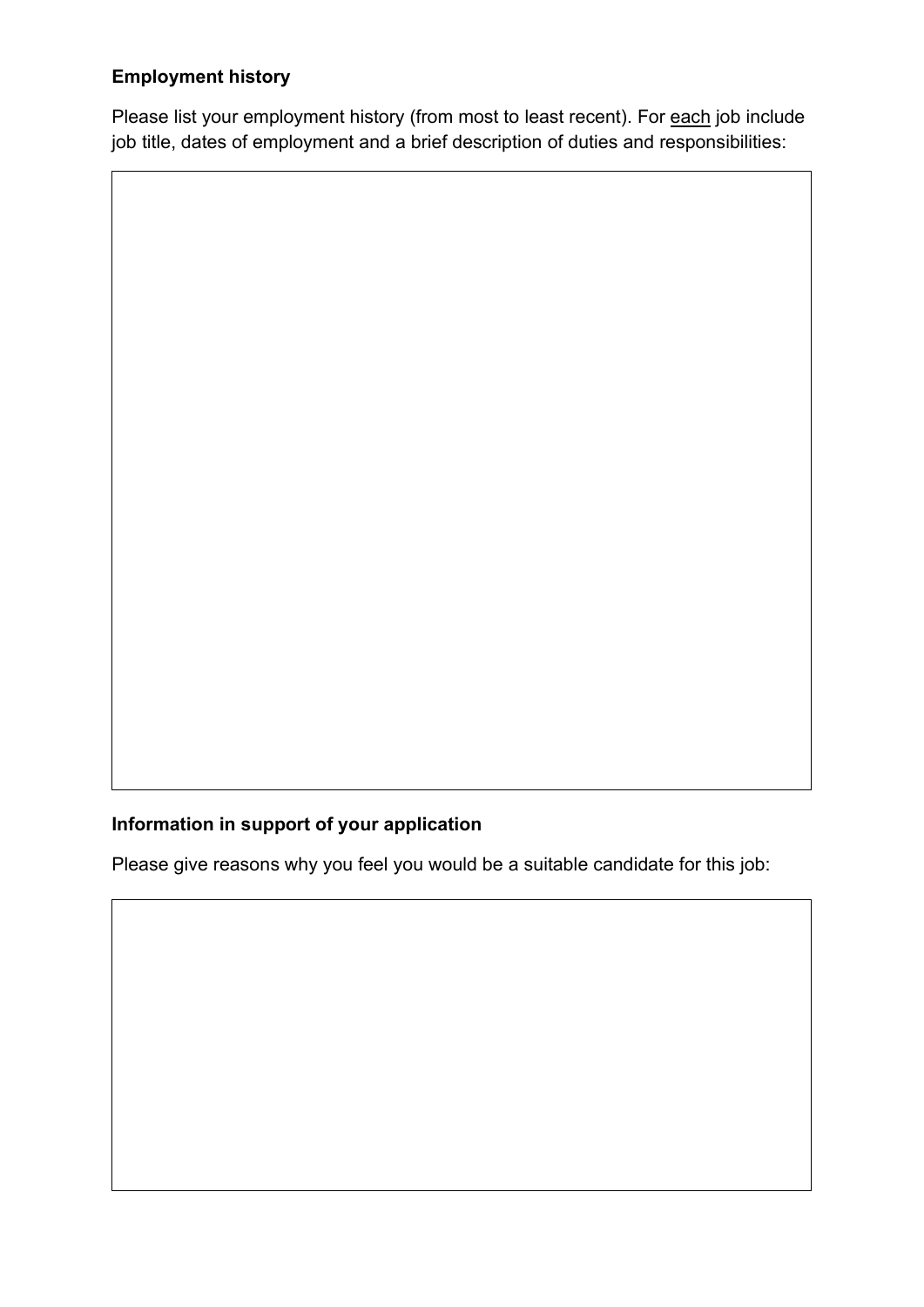#### **References**

Please give the names and emails of two persons as referees who we can approach for references. Referees must include your present and a recent previous employer if applicable. They must not be relatives. No approach will be made to your present or previous employers before an offer of employment is made.

#### Referee 1

Name:

Email:

Company:

How do you know this person:

#### Referee 2

Name:

Email:

Company:

How do you know this person:

#### Permission to work in the UK

Under the requirements of the Asylum & Immigration Act, are you currently eligible to work in the UK?:

Do you need a work permit to work in the UK?:

#### Other information

Have you ever been convicted of a criminal offence or do you have any prosecutions pending?:

When can you start work for us (please include details of any notice period)?: I need to give one month's notice period.

Please tell us if there are any reasonable adjustments we can make to assist you in your application or our recruitment process (including interview stage):

Recruitment Policy: WNYCC aims to employ the best qualified personnel based on the merits and abilities of the individual, and to provide equal opportunities for the advancement of employees including promotion and training. Our policy is to ensure that no applicant or employee receives less favourable treatment on the grounds of